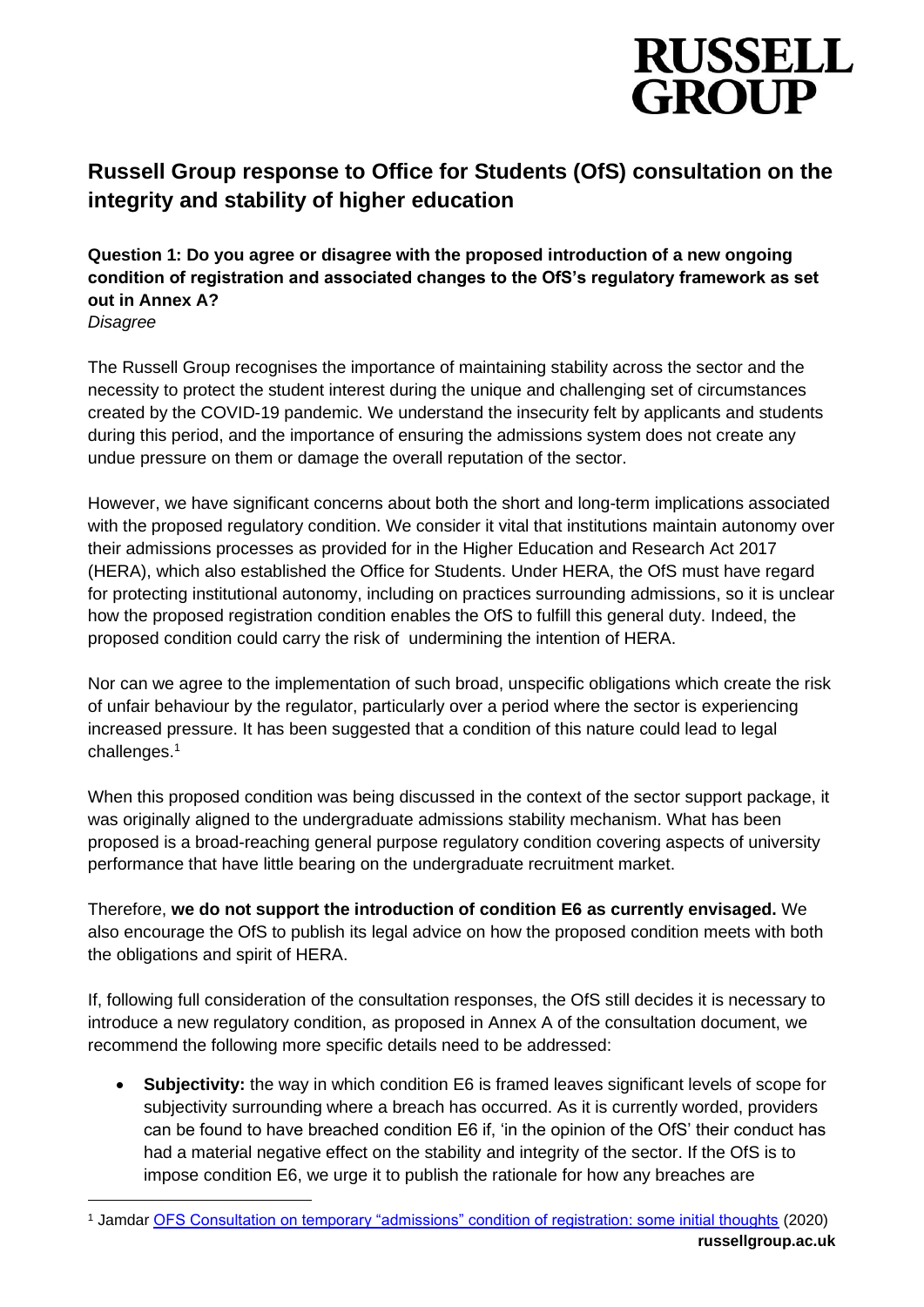determined which should clearly illustrate how the regulator will reach these judgements (i.e. process). In the interests of commanding the confidence of the sector, we would also advise that any decision making process should involve representatives from the sector (including students).

- **Time-limited application:** any condition in this space should come with a cast-iron guarantee that it will expire at the earliest opportunity. We would recommend expiry after no more than six months – in other words to cover only the current admissions round. As currently framed, we are concerned that the proposals (or a modified version thereof) could apply indefinitely to the sector and that there will be a temptation to 'justify' an ongoing extension at a future date on the basis that 'it has been done before' – even if there has been a further consultation. The shorter the time-limit for any intervention, the greater the confidence universities will have that this will only be a temporary measure.
- **Clarification on how the condition would be applied**: Annex A of the consultation states that a breach could occur for "conduct in the form of taking action, or failing to take action". It is vital that we avoid ambiguity surrounding the new regulatory conditions with which institutions must comply. We recognise the OfS wishes to be a principles-based regulator, but it would be helpful to provide additional clarity about its intentions with some specific examples of the activities it would not deem permissible.
- **Conduct of multiple providers:** it is concerning that the proposals allow for a breach to occur where a pattern of behaviour by multiple providers would have a material impact on the HE sector. This may mean universities acting in good faith as individual institutions are then judged by the OfS to have acted collectively in a way which constitutes a breach. If collective anti-competitive action has been taken then this should fall under the auspices of the Competition and Markets Authority (CMA), not the OfS. We are also concerned here about the danger of perceptions being misinterpreted as actual actions: for example, there has already been mis-reporting in the media (and other channels) about the actions of some institutions, which in turn may have a been a trigger for others to take action. The OfS will need to be clear how this sort of circumstance stemming from 'fake news' will be treated.
- **International recruitment:** across the sector, there are a range of pre-existing practices which apply to international recruitment (such as making use of fee discounts). To ensure stability in the sector, UK providers must be able to compete in the international student market. Therefore, it is important that the sector is able to continue such practices, as per the UUK proposed fair admissions agreement. Other 'non-compliant behaviour', such as 'making offers to international students that significantly lower the academic or language requirements for a course', are already adequately covered by conditions B1-B5. We do not believe the OfS has factored in the scale of competition of the international student recruitment market. It is in the interest of the long term stability of the sector for English higher education to remain dynamically competitive in the international higher education recruitment market. This condition should be tempered with an awareness that HE providers are not just competing against each other domestically but are competing in a highly competitive and globally disrupted HE landscape.
- **Monetary penalties:** there is a risk that it could prove counter-productive if significant penalties of 2% of their qualifying income are levied against institutions. The OfS should be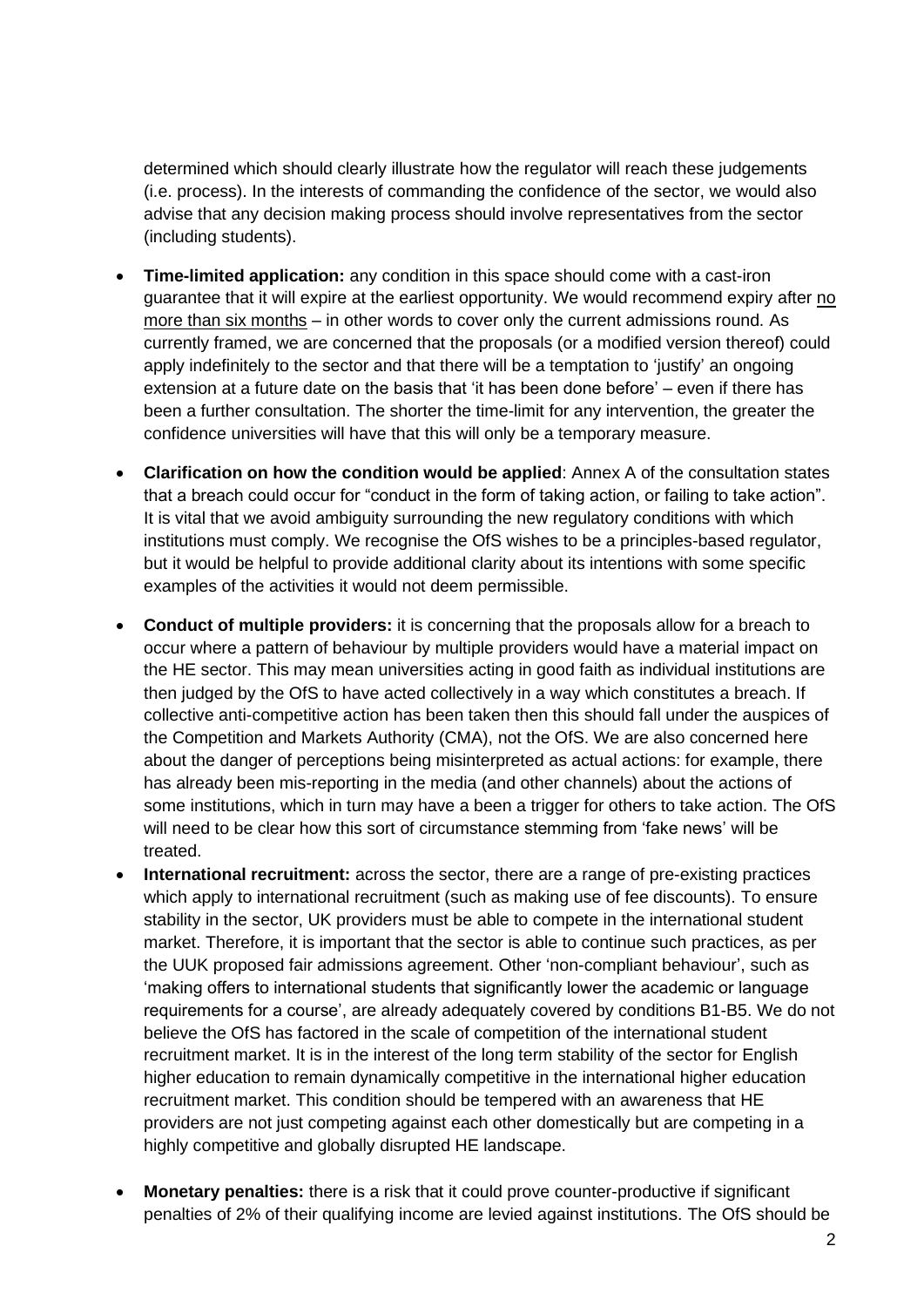mindful that tuition fees will be used to pay any fines. A balance needs to be struck between the impact on students of a regulatory breach with the consequences students will experience as a result of a fine being levied. We strongly encourage the regulator to adopt a proportionate approach in any use of monetary penalties, which does not unintentionally destabilise parts of the sector. The OfS should also clarify if it is proposing to exceed maximum penalties as per current regulation, or whether the methodology for applying penalties will reflect their ongoing consultation into monetary penalties. Furthermore, the OfS should clarify if breaches are enforced at recipient or provider level (i.e. could multiple unconditional offers be considered one breach, or would one unconditional offer be considered a breach?).

- **Other penalties**: the OfS has stated that a breach of this condition could result in the deregistration of a provider, or a suspension to registration. Presumably this is to be used only as the sanction of absolute last resort by the regulator? Even so, we urge the OfS to provide supporting guidance which clarifies the approach to issuing penalties (monetary and otherwise) for transparency. We also encourage the regulator to introduce a fair appeals process whereby institutions can challenge the decision as well as the proportionality of the penalty with adequate representation on the appeals panel by senior leaders from the higher education sector, who are independent of the Office for Students.
- **Governance:** condition E6 will also apply to matters relating to good governance and conduct which may negatively affect public trust and confidence in the English Higher Education Sector. These terms are very broad and could cover a range of scenarios, including an institution's decision to furlough staff whilst in receipt of public funds. The OfS should clarify how it intends to apply the condition in this area, and how it will ensure this is not excessively burdensome during a time of significant strain. This is especially important given the lack of clarity provided by the Government in relation to how universities may use the Coronavirus Job Retention Scheme (CJRS).
- **Disparity across the sector**: it is in both the student and public interest to avoid a fragmented approach to sector regulation. We urge the OfS to ensure we have a joined-up approach with Northern Ireland, Scotland and Wales in order that we can collectively safeguard the integrity and stability of the UK higher education sector.

#### **Question 2: Do you agree or disagree with the proposals for implementation of the proposed new general ongoing condition of registration?**  *Disagree*

The Russell Group notes that the OfS intends to introduce condition E6 in late May or early June. While we recognise the need for a time-sensitive response, it is vital that the views expressed by the sector are fully taken into account and we urge the regulator to ensure that consultation responses receive sufficient consideration.

The OfS has also stated plans to back-date the application of condition E6 to the 11 March 2020 (the point when the World Health Organisation declared COVID-19 to be a pandemic). We are very concerned by this approach. It is vital that the conduct of universities is measured only against the regulatory conditions which are in place at the time of decision-making. We urge the OfS (as we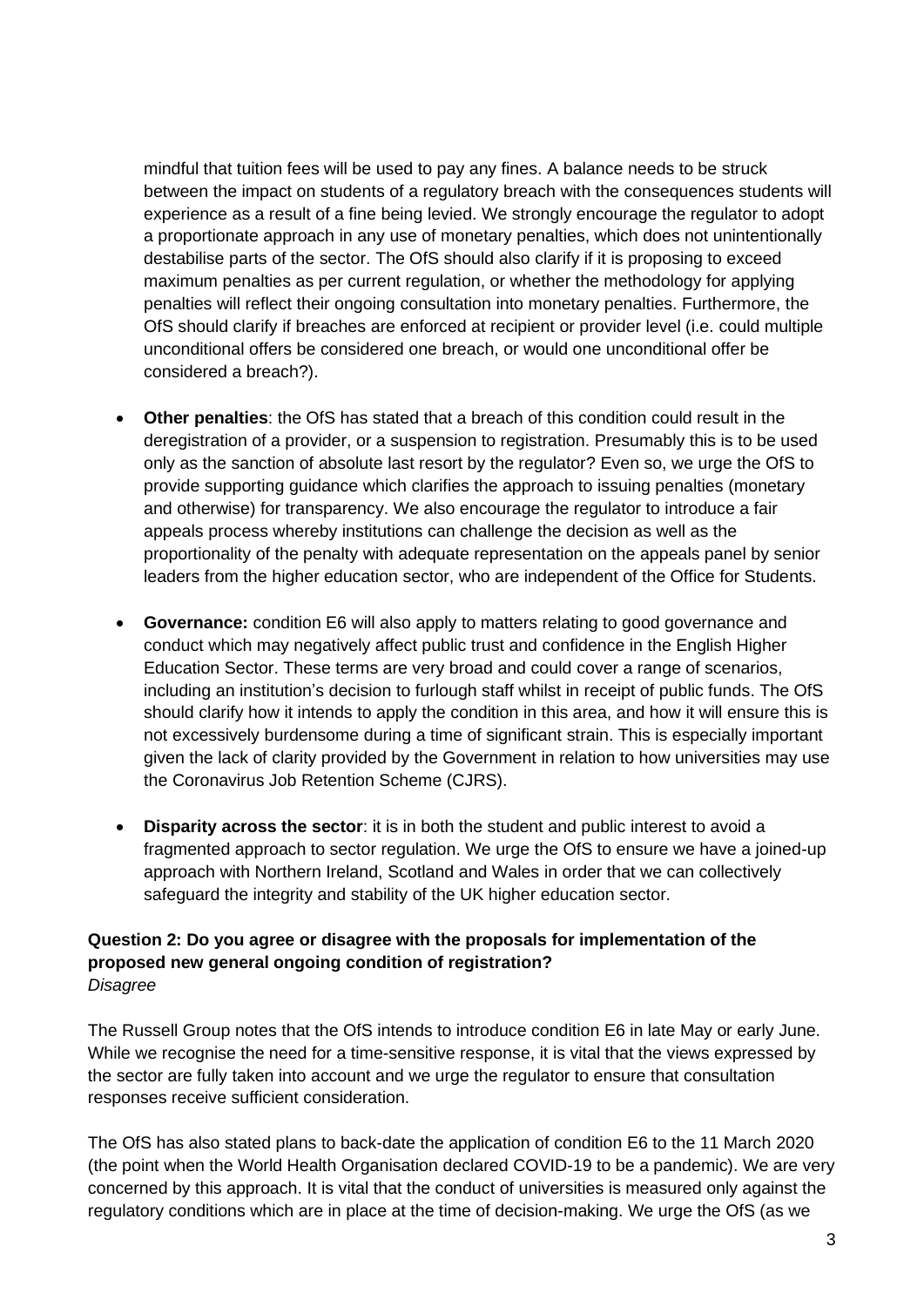would all regulators) to **avoid applying conditions to university practices in a retrospective manner**, not least because this sets a dangerous precedent for future regulatory activity.

Furthermore, the OfS states that it may be necessary for institutions to withdraw offers that have yet to be accepted by students. While the regulator notes that these actions would not subject institutions to legal challenge, this is open to interpretation as the sector is still awaiting official guidance from the CMA around their contractual obligations to students in the next academic year. It is also difficult to see how rescinding offers to applicants could be regarded as being in the student interest, despite the OfS stating that this is the driving force behind this regulatory shift.

According to the OfS, where a contract has already been entered into by a student, it would not be appropriate to terminate the contract and we agree with this conclusion. However, this would not prevent the regulator from reaching a judgement that condition E6 has been breached. This could leave institutions in a position where they have inadvertently breached regulatory conditions, meanwhile the only way in which they can retrospectively ensure compliance would be to breach consumer law.

**We strongly disagree with the retrospective application of the condition**. The only grounds on which the OfS might have justification for backdating a new condition would be if it is linked to the date of a specific related action by the OfS for which it might be reasonable to conclude that a future rule change would be applied. In this case 23 March 2020, the date when the admissions moratorium started, would be a more appropriate choice. However, even this sets a precedent and **we urge the OfS to only introduce regulatory changes in the future, not the past**.

## **Question 3: Do you have any comments about any unintended consequences of these proposals, for example for particular types of provider or for any particular types of student?**

Russell Group universities offer world-leading education, and are key players in the global higher education market. To ensure these universities remain competitive in the international student market, it is important that English HE institutions are allowed to continue such practices in line with UUK's proposed fair admissions agreement.

Universities that have a large postgraduate offering may also be unduly impacted by the condition. Some of our members offer alumni fee reductions to support a transition into postgraduate study. If these are included in the recruitment practices that are considered to 'distort student decisionmaking' then this would be problematic for these institutions. The Russell Group strongly recommends that the condition does not apply to this practice. Postgraduate higher education has always been a market where there is more flexibility for providers to adjust provision and make differentiated offers to students (e.g. a discount for a student from a partner institution or a discount for existing students enrolled at UG level considering PGT study).

There is a concern that the new condition could impact on the ability of institutions to make offers to applicants from widening participation (WP) backgrounds. These groups are most vulnerable during the Coronavirus pandemic. The OfS should ensure that an unintended consequence of this condition is not to further disadvantage these groups. The ability to make contextualised offers, as well as guaranteed accommodation or financial scholarships to WP students is vital to the long term success of the social mobility agenda in English higher education. Furthermore, it is unclear